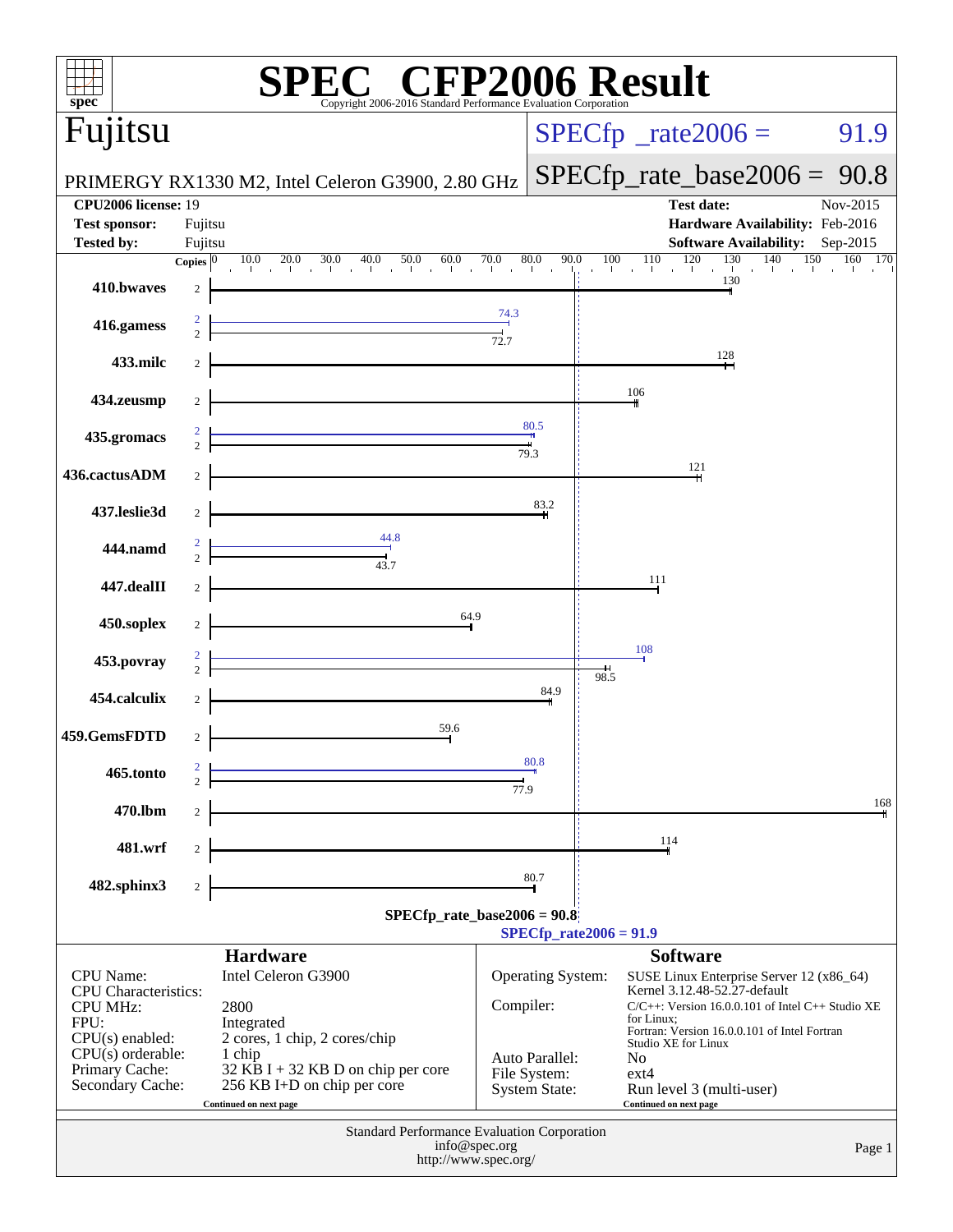

## Fujitsu

#### $SPECTp_rate2006 = 91.9$

PRIMERGY RX1330 M2, Intel Celeron G3900, 2.80 GHz

[SPECfp\\_rate\\_base2006 =](http://www.spec.org/auto/cpu2006/Docs/result-fields.html#SPECfpratebase2006) 90.8

#### **[CPU2006 license:](http://www.spec.org/auto/cpu2006/Docs/result-fields.html#CPU2006license)** 19 **[Test date:](http://www.spec.org/auto/cpu2006/Docs/result-fields.html#Testdate)** Nov-2015 **[Test sponsor:](http://www.spec.org/auto/cpu2006/Docs/result-fields.html#Testsponsor)** Fujitsu **[Hardware Availability:](http://www.spec.org/auto/cpu2006/Docs/result-fields.html#HardwareAvailability)** Feb-2016 **[Tested by:](http://www.spec.org/auto/cpu2006/Docs/result-fields.html#Testedby)** Fujitsu **[Software Availability:](http://www.spec.org/auto/cpu2006/Docs/result-fields.html#SoftwareAvailability)** Sep-2015 [L3 Cache:](http://www.spec.org/auto/cpu2006/Docs/result-fields.html#L3Cache) 2 MB I+D on chip per chip<br>Other Cache: None [Other Cache:](http://www.spec.org/auto/cpu2006/Docs/result-fields.html#OtherCache) [Memory:](http://www.spec.org/auto/cpu2006/Docs/result-fields.html#Memory) 64 GB (4 x 16 GB 2Rx8 PC4-2133P-E) [Disk Subsystem:](http://www.spec.org/auto/cpu2006/Docs/result-fields.html#DiskSubsystem) 1 x SATA, 500 GB, 7200 RPM [Other Hardware:](http://www.spec.org/auto/cpu2006/Docs/result-fields.html#OtherHardware) None [Base Pointers:](http://www.spec.org/auto/cpu2006/Docs/result-fields.html#BasePointers) 32/64-bit<br>Peak Pointers: 32/64-bit [Peak Pointers:](http://www.spec.org/auto/cpu2006/Docs/result-fields.html#PeakPointers) [Other Software:](http://www.spec.org/auto/cpu2006/Docs/result-fields.html#OtherSoftware) None

**[Results Table](http://www.spec.org/auto/cpu2006/Docs/result-fields.html#ResultsTable)**

| Results Table    |                |                                                                                                          |       |                            |       |                |       |                          |                |              |                |              |                |              |
|------------------|----------------|----------------------------------------------------------------------------------------------------------|-------|----------------------------|-------|----------------|-------|--------------------------|----------------|--------------|----------------|--------------|----------------|--------------|
|                  |                |                                                                                                          |       | <b>Base</b><br><b>Peak</b> |       |                |       |                          |                |              |                |              |                |              |
| <b>Benchmark</b> | <b>Copies</b>  | <b>Seconds</b>                                                                                           | Ratio | <b>Seconds</b>             | Ratio | <b>Seconds</b> | Ratio | <b>Copies</b>            | <b>Seconds</b> | <b>Ratio</b> | <b>Seconds</b> | <b>Ratio</b> | <b>Seconds</b> | <b>Ratio</b> |
| 410.bwayes       |                | 210                                                                                                      | 129   | 209                        | 130   | 209            | 130   |                          | 210            | 129          | 209            | 130          | 209            | <u>130</u>   |
| 416.gamess       | $\overline{2}$ | 539                                                                                                      | 72.7  | 539                        | 72.7  | 539            | 72.7  | $\mathfrak{D}$           | 527            | 74.4         | 527            | 74.3         | 527            | 74.3         |
| $433$ .milc      | $\overline{2}$ | 143                                                                                                      | 128   | 141                        | 130   | 143            | 128   | $\bigcap$                | <u>143</u>     | 128          | 141            | 130          | 143            | 128          |
| 434.zeusmp       | $\overline{2}$ | 171                                                                                                      | 106   | 172                        | 106   | 172            | 106   |                          | 171            | 106          | 172            | 106          | 172            | 106          |
| 435.gromacs      | $\overline{2}$ | 179                                                                                                      | 79.8  | 180                        | 79.3  | 180            | 79.2  | $\bigcap$                | 179            | 79.9         | 177            | 80.5         | 177            | 80.6         |
| 436.cactusADM    | $\overline{2}$ | 196                                                                                                      | 122   | 197                        | 121   | 197            | 121   | $\overline{2}$           | 196            | 122          | 197            | 121          | 197            | 121          |
| 437.leslie3d     | $\overline{2}$ | 226                                                                                                      | 83.2  | 226                        | 83.0  | 224            | 83.9  |                          | 226            | 83.2         | 226            | 83.0         | 224            | 83.9         |
| 444.namd         | $\overline{2}$ | 367                                                                                                      | 43.7  | 367                        | 43.7  | 367            | 43.6  | $\mathcal{D}$            | 358            | 44.8         | 358            | 44.8         | 357            | 44.9         |
| 447.dealII       | $\overline{2}$ | 205                                                                                                      | 112   | 205                        | 111   | 205            | 111   |                          | 205            | 112          | 205            | 111          | 205            | 111          |
| $450$ .soplex    | $\overline{2}$ | 257                                                                                                      | 64.9  | 256                        | 65.0  | 258            | 64.8  | $\gamma$                 | 257            | 64.9         | 256            | 65.0         | 258            | 64.8         |
| 453.povray       | $\overline{2}$ | 108                                                                                                      | 98.4  | 108                        | 98.5  | 107            | 99.4  | $\overline{\mathcal{L}}$ | 98.4           | 108          | 98.5           | 108          | 98.5           | 108          |
| 454.calculix     | $\overline{2}$ | 194                                                                                                      | 85.0  | 194                        | 84.9  | 195            | 84.4  | $\gamma$                 | 194            | 85.0         | 194            | 84.9         | 195            | 84.4         |
| 459.GemsFDTD     | $\overline{2}$ | 355                                                                                                      | 59.8  | 356                        | 59.6  | 356            | 59.6  |                          | 355            | 59.8         | 356            | 59.6         | 356            | 59.6         |
| 465.tonto        | $\overline{2}$ | 253                                                                                                      | 77.9  | 252                        | 78.1  | 253            | 77.8  | $\bigcap$                | 244            | 80.7         | 244            | 80.8         | 243            | 81.1         |
| 470.1bm          | $\overline{2}$ | 163                                                                                                      | 168   | 163                        | 168   | 164            | 168   | $\mathcal{D}_{\alpha}$   | 163            | 168          | 163            | 168          | 164            | 168          |
| 481.wrf          | $\overline{2}$ | 196                                                                                                      | 114   | 195                        | 114   | 196            | 114   |                          | 196            | 114          | 195            | 114          | 196            | <b>114</b>   |
| 482.sphinx3      | $\overline{2}$ | 482                                                                                                      | 80.9  | 485                        | 80.4  | 483            | 80.7  |                          | 482            | 80.9         | 485            | 80.4         | 483            | 80.7         |
|                  |                | Results appear in the order in which they were run. Bold underlined text indicates a median measurement. |       |                            |       |                |       |                          |                |              |                |              |                |              |

#### **[Submit Notes](http://www.spec.org/auto/cpu2006/Docs/result-fields.html#SubmitNotes)**

 The taskset mechanism was used to bind copies to processors. The config file option 'submit' was used to generate taskset commands to bind each copy to a specific processor. For details, please see the config file.

#### **[Operating System Notes](http://www.spec.org/auto/cpu2006/Docs/result-fields.html#OperatingSystemNotes)**

Stack size set to unlimited using "ulimit -s unlimited"

#### **[Platform Notes](http://www.spec.org/auto/cpu2006/Docs/result-fields.html#PlatformNotes)**

 BIOS configuration: Sysinfo program /home/SPECcpu2006/config/sysinfo.rev6914 \$Rev: 6914 \$ \$Date:: 2014-06-25 #\$ e3fbb8667b5a285932ceab81e28219e1

Continued on next page

Standard Performance Evaluation Corporation [info@spec.org](mailto:info@spec.org) <http://www.spec.org/>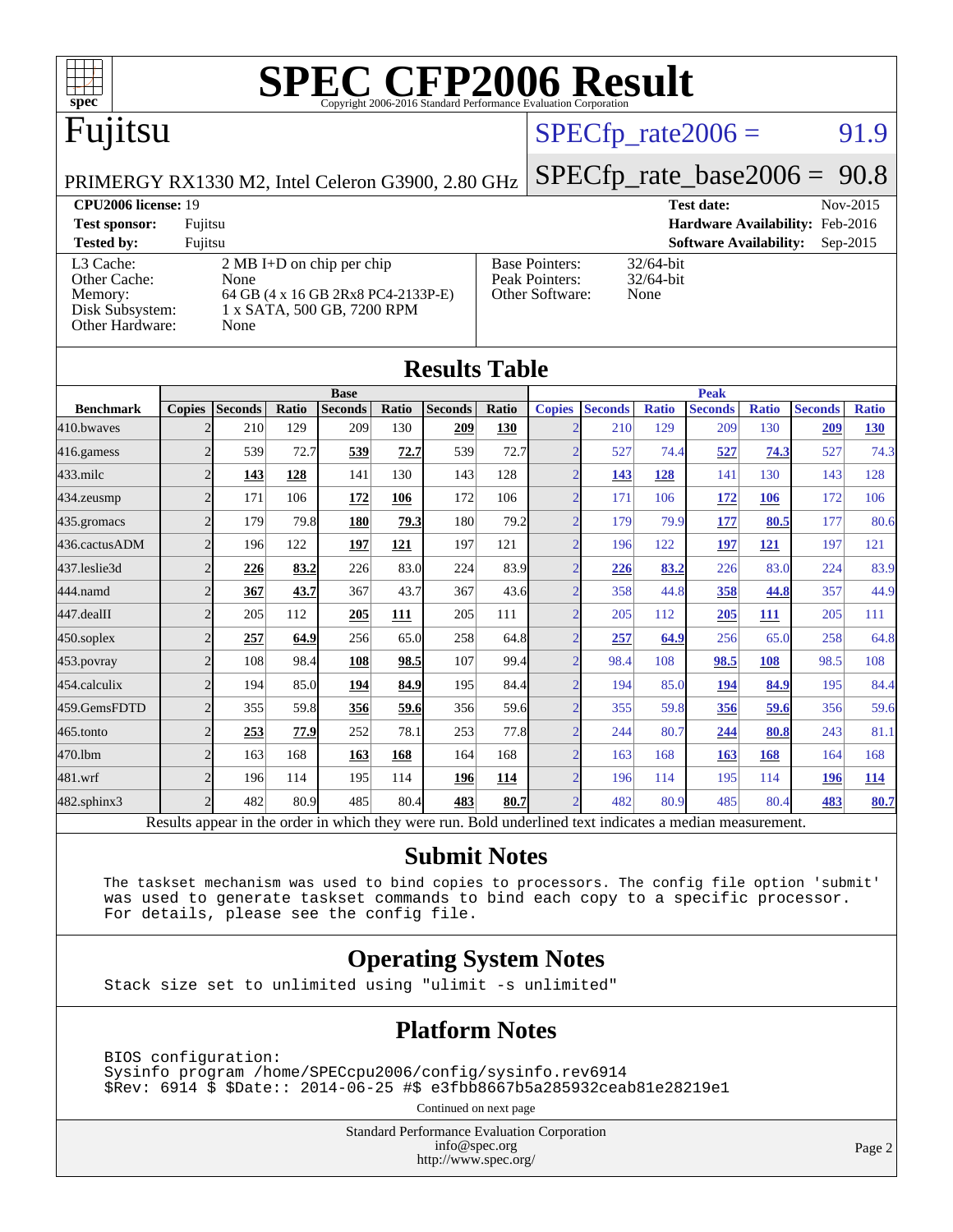| <b>SPEC CFP2006 Result</b><br>$spec^*$<br>Copyright 2006-2016 Standard Performance Evaluation Corporation                                                                                                                                                                                                                                                                                                                                           |                                                                                                            |
|-----------------------------------------------------------------------------------------------------------------------------------------------------------------------------------------------------------------------------------------------------------------------------------------------------------------------------------------------------------------------------------------------------------------------------------------------------|------------------------------------------------------------------------------------------------------------|
| Fujitsu                                                                                                                                                                                                                                                                                                                                                                                                                                             | 91.9<br>$SPECfp_{rate}2006 =$                                                                              |
| PRIMERGY RX1330 M2, Intel Celeron G3900, 2.80 GHz                                                                                                                                                                                                                                                                                                                                                                                                   | $SPECfp_rate\_base2006 = 90.8$                                                                             |
| <b>CPU2006 license: 19</b><br><b>Test sponsor:</b><br>Fujitsu<br><b>Tested by:</b><br>Fujitsu                                                                                                                                                                                                                                                                                                                                                       | <b>Test date:</b><br>Nov-2015<br>Hardware Availability: Feb-2016<br><b>Software Availability:</b> Sep-2015 |
| <b>Platform Notes (Continued)</b>                                                                                                                                                                                                                                                                                                                                                                                                                   |                                                                                                            |
| running on localhost Thu Nov 26 01:18:56 2015                                                                                                                                                                                                                                                                                                                                                                                                       |                                                                                                            |
| This section contains SUT (System Under Test) info as seen by<br>some common utilities. To remove or add to this section, see:<br>http://www.spec.org/cpu2006/Docs/config.html#sysinfo<br>From /proc/cpuinfo                                                                                                                                                                                                                                        |                                                                                                            |
| model name : Intel(R) Celeron(R) CPU G3900 @ 2.80GHz<br>1 "physical id"s (chips)<br>2 "processors"<br>cores, siblings (Caution: counting these is hw and system dependent.<br>following excerpts from /proc/cpuinfo might not be reliable. Use with<br>caution.)<br>cpu cores $: 2$<br>siblings : 2<br>physical 0: cores 0 1<br>cache size : 2048 KB                                                                                                | The                                                                                                        |
| From /proc/meminfo<br>65905868 kB<br>MemTotal:<br>HugePages_Total:<br>0<br>Hugepagesize:<br>2048 kB<br>/usr/bin/lsb_release -d                                                                                                                                                                                                                                                                                                                      |                                                                                                            |
| SUSE Linux Enterprise Server 12<br>From /etc/*release* /etc/*version*<br>SuSE-release:<br>SUSE Linux Enterprise Server 12 (x86_64)<br>$VERSION = 12$<br>PATCHLEVEL = 0<br>release.<br># Please check /etc/os-release for details about this release.<br>os-release:<br>NAME="SLES"<br>$VERSION = "12"$<br>VERSION ID="12"<br>PRETTY NAME="SUSE Linux Enterprise Server 12"<br>ID="sles"<br>ANSI_COLOR="0;32"<br>$CPE\_NAME='cpe://o:suse: sles:12"$ | # This file is deprecated and will be removed in a future service pack or                                  |
| uname $-a$ :<br>Linux localhost 3.12.48-52.27-default #1 SMP Mon Oct 5 10:08:10 UTC 2015<br>(314f0e3) x86_64 x86_64 x86_64 GNU/Linux<br>run-level 5 Nov 25 13:58<br>SPEC is set to: /home/SPECcpu2006<br>Filesystem<br>Size Used Avail Use% Mounted on<br>Type                                                                                                                                                                                      |                                                                                                            |
| $/\text{dev/sda4}$<br>424G<br>xfs<br>6.3G 418G 2%<br>Standard Performance Evaluation Corporation                                                                                                                                                                                                                                                                                                                                                    | 2% /home                                                                                                   |
|                                                                                                                                                                                                                                                                                                                                                                                                                                                     |                                                                                                            |

[info@spec.org](mailto:info@spec.org) <http://www.spec.org/> Page 3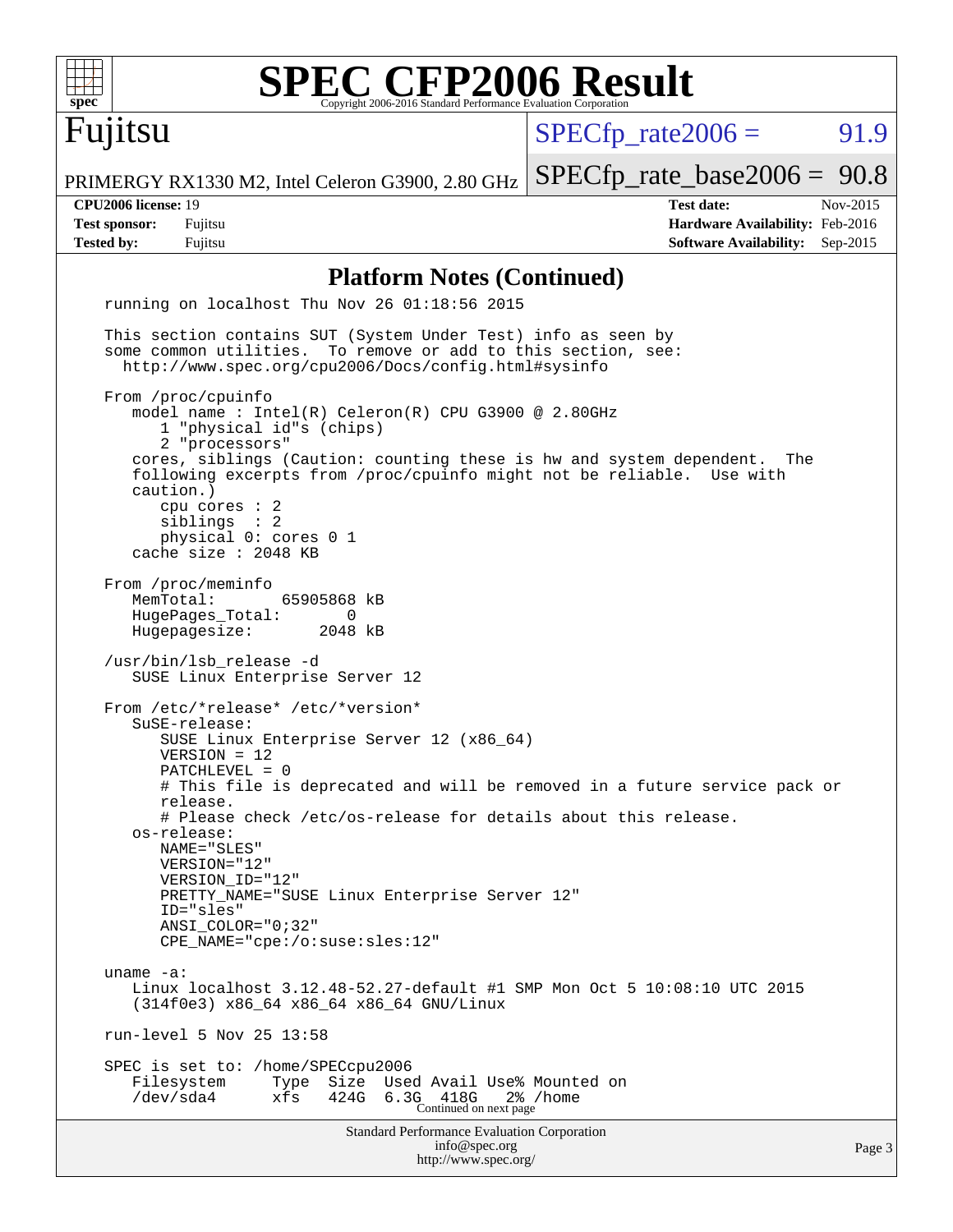## Fujitsu

 $SPECTp\_rate2006 = 91.9$ 

[SPECfp\\_rate\\_base2006 =](http://www.spec.org/auto/cpu2006/Docs/result-fields.html#SPECfpratebase2006) 90.8

PRIMERGY RX1330 M2, Intel Celeron G3900, 2.80 GHz

**[Tested by:](http://www.spec.org/auto/cpu2006/Docs/result-fields.html#Testedby)** Fujitsu **[Software Availability:](http://www.spec.org/auto/cpu2006/Docs/result-fields.html#SoftwareAvailability)** Sep-2015

**[CPU2006 license:](http://www.spec.org/auto/cpu2006/Docs/result-fields.html#CPU2006license)** 19 **[Test date:](http://www.spec.org/auto/cpu2006/Docs/result-fields.html#Testdate)** Nov-2015 **[Test sponsor:](http://www.spec.org/auto/cpu2006/Docs/result-fields.html#Testsponsor)** Fujitsu **[Hardware Availability:](http://www.spec.org/auto/cpu2006/Docs/result-fields.html#HardwareAvailability)** Feb-2016

#### **[Platform Notes \(Continued\)](http://www.spec.org/auto/cpu2006/Docs/result-fields.html#PlatformNotes)**

Additional information from dmidecode:

 Warning: Use caution when you interpret this section. The 'dmidecode' program reads system data which is "intended to allow hardware to be accurately determined", but the intent may not be met, as there are frequent changes to hardware, firmware, and the "DMTF SMBIOS" standard.

 BIOS FUJITSU // American Megatrends Inc. V5.0.0.11 R1.0.0 for D3375-A1x 10/27/2015 Memory: 4x SK Hynix HMA82GU7MFR8N-TF 16 GB 2 rank 2133 MHz

(End of data from sysinfo program)

#### **[General Notes](http://www.spec.org/auto/cpu2006/Docs/result-fields.html#GeneralNotes)**

Environment variables set by runspec before the start of the run: LD\_LIBRARY\_PATH = "/home/SPECcpu2006/libs/32:/home/SPECcpu2006/libs/64:/home/SPECcpu2006/sh"

 Binaries compiled on a system with 1x Intel Core i5-4670K CPU + 32GB memory using RedHat EL 7.1 Transparent Huge Pages enabled with: echo always > /sys/kernel/mm/transparent\_hugepage/enabled

For information about Fujitsu please visit: <http://www.fujitsu.com>

#### **[Base Compiler Invocation](http://www.spec.org/auto/cpu2006/Docs/result-fields.html#BaseCompilerInvocation)**

[C benchmarks](http://www.spec.org/auto/cpu2006/Docs/result-fields.html#Cbenchmarks):

 $\text{icc}$   $-\text{m64}$ 

[C++ benchmarks:](http://www.spec.org/auto/cpu2006/Docs/result-fields.html#CXXbenchmarks) [icpc -m64](http://www.spec.org/cpu2006/results/res2016q1/cpu2006-20160111-38672.flags.html#user_CXXbase_intel_icpc_64bit_bedb90c1146cab66620883ef4f41a67e)

[Fortran benchmarks](http://www.spec.org/auto/cpu2006/Docs/result-fields.html#Fortranbenchmarks): [ifort -m64](http://www.spec.org/cpu2006/results/res2016q1/cpu2006-20160111-38672.flags.html#user_FCbase_intel_ifort_64bit_ee9d0fb25645d0210d97eb0527dcc06e)

[Benchmarks using both Fortran and C](http://www.spec.org/auto/cpu2006/Docs/result-fields.html#BenchmarksusingbothFortranandC): [icc -m64](http://www.spec.org/cpu2006/results/res2016q1/cpu2006-20160111-38672.flags.html#user_CC_FCbase_intel_icc_64bit_0b7121f5ab7cfabee23d88897260401c) [ifort -m64](http://www.spec.org/cpu2006/results/res2016q1/cpu2006-20160111-38672.flags.html#user_CC_FCbase_intel_ifort_64bit_ee9d0fb25645d0210d97eb0527dcc06e)

#### **[Base Portability Flags](http://www.spec.org/auto/cpu2006/Docs/result-fields.html#BasePortabilityFlags)**

 410.bwaves: [-DSPEC\\_CPU\\_LP64](http://www.spec.org/cpu2006/results/res2016q1/cpu2006-20160111-38672.flags.html#suite_basePORTABILITY410_bwaves_DSPEC_CPU_LP64) 416.gamess: [-DSPEC\\_CPU\\_LP64](http://www.spec.org/cpu2006/results/res2016q1/cpu2006-20160111-38672.flags.html#suite_basePORTABILITY416_gamess_DSPEC_CPU_LP64) 433.milc: [-DSPEC\\_CPU\\_LP64](http://www.spec.org/cpu2006/results/res2016q1/cpu2006-20160111-38672.flags.html#suite_basePORTABILITY433_milc_DSPEC_CPU_LP64) 434.zeusmp: [-DSPEC\\_CPU\\_LP64](http://www.spec.org/cpu2006/results/res2016q1/cpu2006-20160111-38672.flags.html#suite_basePORTABILITY434_zeusmp_DSPEC_CPU_LP64)

Continued on next page

Standard Performance Evaluation Corporation [info@spec.org](mailto:info@spec.org) <http://www.spec.org/>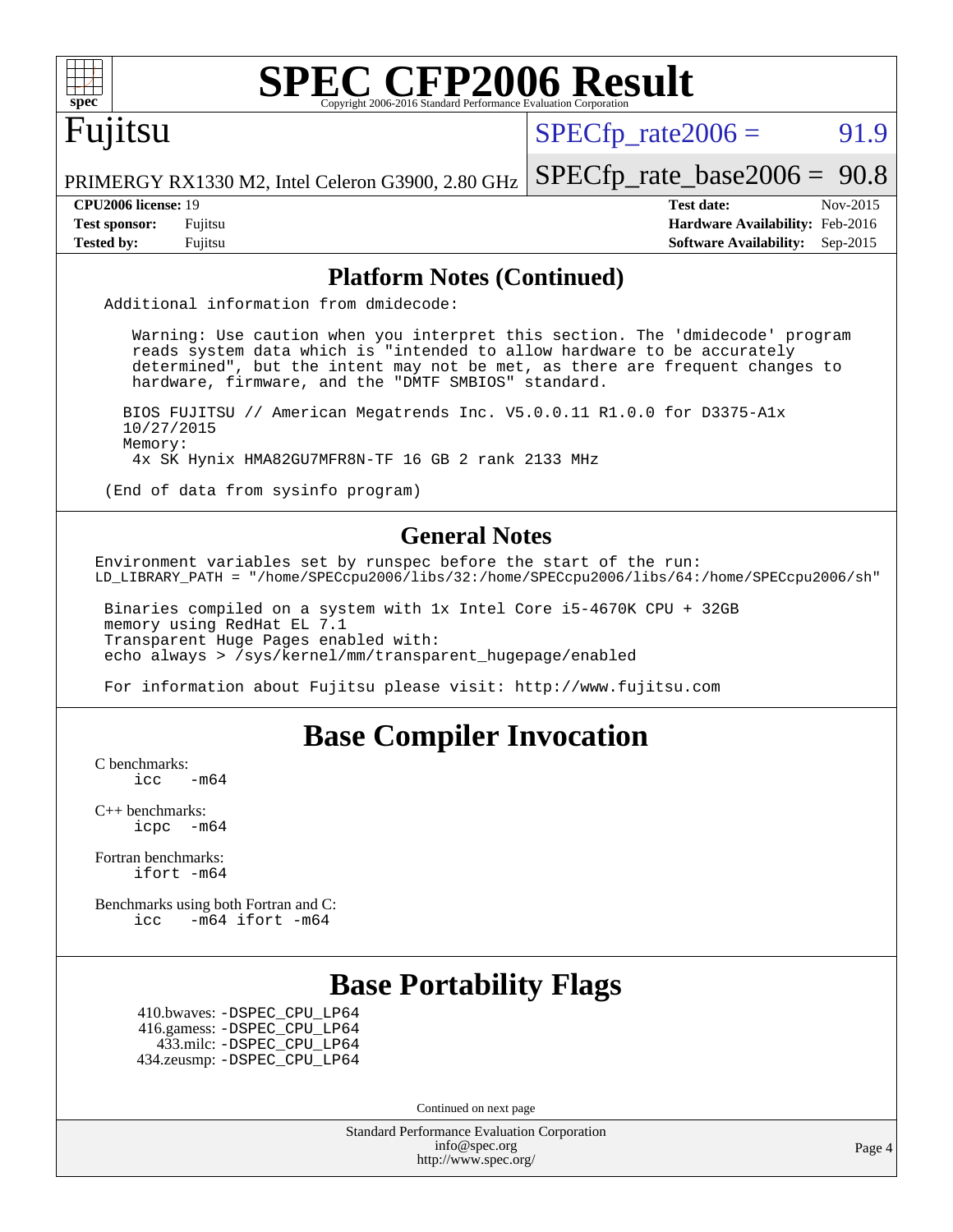

## Fujitsu

 $SPECTp\_rate2006 = 91.9$ 

PRIMERGY RX1330 M2, Intel Celeron G3900, 2.80 GHz

[SPECfp\\_rate\\_base2006 =](http://www.spec.org/auto/cpu2006/Docs/result-fields.html#SPECfpratebase2006) 90.8

| <b>Test sponsor:</b> | Fujitsu |
|----------------------|---------|
| <b>Tested by:</b>    | Fujitsu |

**[CPU2006 license:](http://www.spec.org/auto/cpu2006/Docs/result-fields.html#CPU2006license)** 19 **[Test date:](http://www.spec.org/auto/cpu2006/Docs/result-fields.html#Testdate)** Nov-2015 **[Hardware Availability:](http://www.spec.org/auto/cpu2006/Docs/result-fields.html#HardwareAvailability)** Feb-2016 **[Software Availability:](http://www.spec.org/auto/cpu2006/Docs/result-fields.html#SoftwareAvailability)** Sep-2015

### **[Base Portability Flags \(Continued\)](http://www.spec.org/auto/cpu2006/Docs/result-fields.html#BasePortabilityFlags)**

 435.gromacs: [-DSPEC\\_CPU\\_LP64](http://www.spec.org/cpu2006/results/res2016q1/cpu2006-20160111-38672.flags.html#suite_basePORTABILITY435_gromacs_DSPEC_CPU_LP64) [-nofor\\_main](http://www.spec.org/cpu2006/results/res2016q1/cpu2006-20160111-38672.flags.html#user_baseLDPORTABILITY435_gromacs_f-nofor_main) 436.cactusADM: [-DSPEC\\_CPU\\_LP64](http://www.spec.org/cpu2006/results/res2016q1/cpu2006-20160111-38672.flags.html#suite_basePORTABILITY436_cactusADM_DSPEC_CPU_LP64) [-nofor\\_main](http://www.spec.org/cpu2006/results/res2016q1/cpu2006-20160111-38672.flags.html#user_baseLDPORTABILITY436_cactusADM_f-nofor_main) 437.leslie3d: [-DSPEC\\_CPU\\_LP64](http://www.spec.org/cpu2006/results/res2016q1/cpu2006-20160111-38672.flags.html#suite_basePORTABILITY437_leslie3d_DSPEC_CPU_LP64) 444.namd: [-DSPEC\\_CPU\\_LP64](http://www.spec.org/cpu2006/results/res2016q1/cpu2006-20160111-38672.flags.html#suite_basePORTABILITY444_namd_DSPEC_CPU_LP64) 447.dealII: [-DSPEC\\_CPU\\_LP64](http://www.spec.org/cpu2006/results/res2016q1/cpu2006-20160111-38672.flags.html#suite_basePORTABILITY447_dealII_DSPEC_CPU_LP64) 450.soplex: [-DSPEC\\_CPU\\_LP64](http://www.spec.org/cpu2006/results/res2016q1/cpu2006-20160111-38672.flags.html#suite_basePORTABILITY450_soplex_DSPEC_CPU_LP64) 453.povray: [-DSPEC\\_CPU\\_LP64](http://www.spec.org/cpu2006/results/res2016q1/cpu2006-20160111-38672.flags.html#suite_basePORTABILITY453_povray_DSPEC_CPU_LP64) 454.calculix: [-DSPEC\\_CPU\\_LP64](http://www.spec.org/cpu2006/results/res2016q1/cpu2006-20160111-38672.flags.html#suite_basePORTABILITY454_calculix_DSPEC_CPU_LP64) [-nofor\\_main](http://www.spec.org/cpu2006/results/res2016q1/cpu2006-20160111-38672.flags.html#user_baseLDPORTABILITY454_calculix_f-nofor_main) 459.GemsFDTD: [-DSPEC\\_CPU\\_LP64](http://www.spec.org/cpu2006/results/res2016q1/cpu2006-20160111-38672.flags.html#suite_basePORTABILITY459_GemsFDTD_DSPEC_CPU_LP64) 465.tonto: [-DSPEC\\_CPU\\_LP64](http://www.spec.org/cpu2006/results/res2016q1/cpu2006-20160111-38672.flags.html#suite_basePORTABILITY465_tonto_DSPEC_CPU_LP64) 470.lbm: [-DSPEC\\_CPU\\_LP64](http://www.spec.org/cpu2006/results/res2016q1/cpu2006-20160111-38672.flags.html#suite_basePORTABILITY470_lbm_DSPEC_CPU_LP64) 481.wrf: [-DSPEC\\_CPU\\_LP64](http://www.spec.org/cpu2006/results/res2016q1/cpu2006-20160111-38672.flags.html#suite_basePORTABILITY481_wrf_DSPEC_CPU_LP64) [-DSPEC\\_CPU\\_CASE\\_FLAG](http://www.spec.org/cpu2006/results/res2016q1/cpu2006-20160111-38672.flags.html#b481.wrf_baseCPORTABILITY_DSPEC_CPU_CASE_FLAG) [-DSPEC\\_CPU\\_LINUX](http://www.spec.org/cpu2006/results/res2016q1/cpu2006-20160111-38672.flags.html#b481.wrf_baseCPORTABILITY_DSPEC_CPU_LINUX) 482.sphinx3: [-DSPEC\\_CPU\\_LP64](http://www.spec.org/cpu2006/results/res2016q1/cpu2006-20160111-38672.flags.html#suite_basePORTABILITY482_sphinx3_DSPEC_CPU_LP64)

#### **[Base Optimization Flags](http://www.spec.org/auto/cpu2006/Docs/result-fields.html#BaseOptimizationFlags)**

[C benchmarks](http://www.spec.org/auto/cpu2006/Docs/result-fields.html#Cbenchmarks):

[-xSSE4.2](http://www.spec.org/cpu2006/results/res2016q1/cpu2006-20160111-38672.flags.html#user_CCbase_f-xSSE42_f91528193cf0b216347adb8b939d4107) [-ipo](http://www.spec.org/cpu2006/results/res2016q1/cpu2006-20160111-38672.flags.html#user_CCbase_f-ipo) [-O3](http://www.spec.org/cpu2006/results/res2016q1/cpu2006-20160111-38672.flags.html#user_CCbase_f-O3) [-no-prec-div](http://www.spec.org/cpu2006/results/res2016q1/cpu2006-20160111-38672.flags.html#user_CCbase_f-no-prec-div) [-opt-prefetch](http://www.spec.org/cpu2006/results/res2016q1/cpu2006-20160111-38672.flags.html#user_CCbase_f-opt-prefetch) [-auto-p32](http://www.spec.org/cpu2006/results/res2016q1/cpu2006-20160111-38672.flags.html#user_CCbase_f-auto-p32) [-ansi-alias](http://www.spec.org/cpu2006/results/res2016q1/cpu2006-20160111-38672.flags.html#user_CCbase_f-ansi-alias) [-opt-mem-layout-trans=3](http://www.spec.org/cpu2006/results/res2016q1/cpu2006-20160111-38672.flags.html#user_CCbase_f-opt-mem-layout-trans_a7b82ad4bd7abf52556d4961a2ae94d5)

[C++ benchmarks:](http://www.spec.org/auto/cpu2006/Docs/result-fields.html#CXXbenchmarks)

[-xSSE4.2](http://www.spec.org/cpu2006/results/res2016q1/cpu2006-20160111-38672.flags.html#user_CXXbase_f-xSSE42_f91528193cf0b216347adb8b939d4107) [-ipo](http://www.spec.org/cpu2006/results/res2016q1/cpu2006-20160111-38672.flags.html#user_CXXbase_f-ipo) [-O3](http://www.spec.org/cpu2006/results/res2016q1/cpu2006-20160111-38672.flags.html#user_CXXbase_f-O3) [-no-prec-div](http://www.spec.org/cpu2006/results/res2016q1/cpu2006-20160111-38672.flags.html#user_CXXbase_f-no-prec-div) [-opt-prefetch](http://www.spec.org/cpu2006/results/res2016q1/cpu2006-20160111-38672.flags.html#user_CXXbase_f-opt-prefetch) [-auto-p32](http://www.spec.org/cpu2006/results/res2016q1/cpu2006-20160111-38672.flags.html#user_CXXbase_f-auto-p32) [-ansi-alias](http://www.spec.org/cpu2006/results/res2016q1/cpu2006-20160111-38672.flags.html#user_CXXbase_f-ansi-alias) [-opt-mem-layout-trans=3](http://www.spec.org/cpu2006/results/res2016q1/cpu2006-20160111-38672.flags.html#user_CXXbase_f-opt-mem-layout-trans_a7b82ad4bd7abf52556d4961a2ae94d5)

#### [Fortran benchmarks](http://www.spec.org/auto/cpu2006/Docs/result-fields.html#Fortranbenchmarks):

[-xSSE4.2](http://www.spec.org/cpu2006/results/res2016q1/cpu2006-20160111-38672.flags.html#user_FCbase_f-xSSE42_f91528193cf0b216347adb8b939d4107) [-ipo](http://www.spec.org/cpu2006/results/res2016q1/cpu2006-20160111-38672.flags.html#user_FCbase_f-ipo) [-O3](http://www.spec.org/cpu2006/results/res2016q1/cpu2006-20160111-38672.flags.html#user_FCbase_f-O3) [-no-prec-div](http://www.spec.org/cpu2006/results/res2016q1/cpu2006-20160111-38672.flags.html#user_FCbase_f-no-prec-div) [-opt-prefetch](http://www.spec.org/cpu2006/results/res2016q1/cpu2006-20160111-38672.flags.html#user_FCbase_f-opt-prefetch)

[Benchmarks using both Fortran and C](http://www.spec.org/auto/cpu2006/Docs/result-fields.html#BenchmarksusingbothFortranandC):

[-xSSE4.2](http://www.spec.org/cpu2006/results/res2016q1/cpu2006-20160111-38672.flags.html#user_CC_FCbase_f-xSSE42_f91528193cf0b216347adb8b939d4107) [-ipo](http://www.spec.org/cpu2006/results/res2016q1/cpu2006-20160111-38672.flags.html#user_CC_FCbase_f-ipo) [-O3](http://www.spec.org/cpu2006/results/res2016q1/cpu2006-20160111-38672.flags.html#user_CC_FCbase_f-O3) [-no-prec-div](http://www.spec.org/cpu2006/results/res2016q1/cpu2006-20160111-38672.flags.html#user_CC_FCbase_f-no-prec-div) [-opt-prefetch](http://www.spec.org/cpu2006/results/res2016q1/cpu2006-20160111-38672.flags.html#user_CC_FCbase_f-opt-prefetch) [-auto-p32](http://www.spec.org/cpu2006/results/res2016q1/cpu2006-20160111-38672.flags.html#user_CC_FCbase_f-auto-p32) [-ansi-alias](http://www.spec.org/cpu2006/results/res2016q1/cpu2006-20160111-38672.flags.html#user_CC_FCbase_f-ansi-alias) [-opt-mem-layout-trans=3](http://www.spec.org/cpu2006/results/res2016q1/cpu2006-20160111-38672.flags.html#user_CC_FCbase_f-opt-mem-layout-trans_a7b82ad4bd7abf52556d4961a2ae94d5)

#### **[Peak Compiler Invocation](http://www.spec.org/auto/cpu2006/Docs/result-fields.html#PeakCompilerInvocation)**

[C benchmarks](http://www.spec.org/auto/cpu2006/Docs/result-fields.html#Cbenchmarks): [icc -m64](http://www.spec.org/cpu2006/results/res2016q1/cpu2006-20160111-38672.flags.html#user_CCpeak_intel_icc_64bit_0b7121f5ab7cfabee23d88897260401c)

[C++ benchmarks:](http://www.spec.org/auto/cpu2006/Docs/result-fields.html#CXXbenchmarks) [icpc -m64](http://www.spec.org/cpu2006/results/res2016q1/cpu2006-20160111-38672.flags.html#user_CXXpeak_intel_icpc_64bit_bedb90c1146cab66620883ef4f41a67e)

[Fortran benchmarks](http://www.spec.org/auto/cpu2006/Docs/result-fields.html#Fortranbenchmarks): [ifort -m64](http://www.spec.org/cpu2006/results/res2016q1/cpu2006-20160111-38672.flags.html#user_FCpeak_intel_ifort_64bit_ee9d0fb25645d0210d97eb0527dcc06e)

```
Benchmarks using both Fortran and C: 
    icc -m64 ifort -m64
```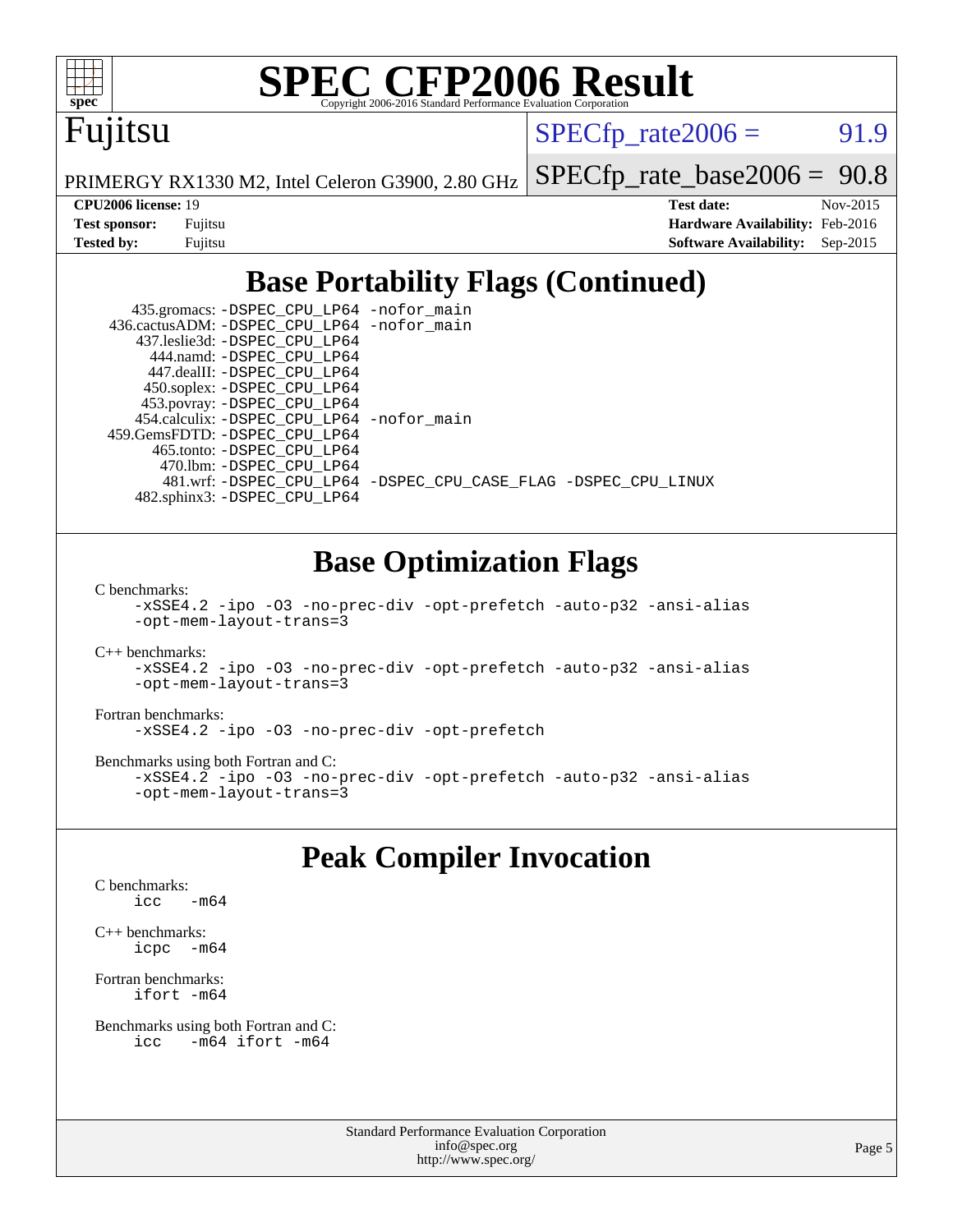

## Fujitsu

 $SPECTp\_rate2006 = 91.9$ 

PRIMERGY RX1330 M2, Intel Celeron G3900, 2.80 GHz

**[Tested by:](http://www.spec.org/auto/cpu2006/Docs/result-fields.html#Testedby)** Fujitsu **[Software Availability:](http://www.spec.org/auto/cpu2006/Docs/result-fields.html#SoftwareAvailability)** Sep-2015

[SPECfp\\_rate\\_base2006 =](http://www.spec.org/auto/cpu2006/Docs/result-fields.html#SPECfpratebase2006) 90.8 **[CPU2006 license:](http://www.spec.org/auto/cpu2006/Docs/result-fields.html#CPU2006license)** 19 **[Test date:](http://www.spec.org/auto/cpu2006/Docs/result-fields.html#Testdate)** Nov-2015 **[Test sponsor:](http://www.spec.org/auto/cpu2006/Docs/result-fields.html#Testsponsor)** Fujitsu **[Hardware Availability:](http://www.spec.org/auto/cpu2006/Docs/result-fields.html#HardwareAvailability)** Feb-2016

### **[Peak Portability Flags](http://www.spec.org/auto/cpu2006/Docs/result-fields.html#PeakPortabilityFlags)**

Same as Base Portability Flags

## **[Peak Optimization Flags](http://www.spec.org/auto/cpu2006/Docs/result-fields.html#PeakOptimizationFlags)**

[C benchmarks](http://www.spec.org/auto/cpu2006/Docs/result-fields.html#Cbenchmarks):

433.milc: basepeak = yes

470.lbm: basepeak = yes

[-ansi-alias](http://www.spec.org/cpu2006/results/res2016q1/cpu2006-20160111-38672.flags.html#user_peakCXXOPTIMIZE453_povray_f-ansi-alias)

 $482$ .sphinx3: basepeak = yes

#### [C++ benchmarks:](http://www.spec.org/auto/cpu2006/Docs/result-fields.html#CXXbenchmarks)

```
 444.namd: -xSSE4.2(pass 2) -prof-gen:threadsafe(pass 1) -ipo(pass 2)
         -O3(pass 2) -no-prec-div(pass 2) -par-num-threads=1(pass 1)
         -opt-mem-layout-trans=3(pass 2) -prof-use(pass 2) -fno-alias
         -auto-ilp32
447.dealII: basepeak = yes
450.soplex: basepeak = yes
 453.povray: -xSSE4.2(pass 2) -prof-gen:threadsafe(pass 1) -ipo(pass 2)
          -O3(pass 2) -no-prec-div(pass 2) -par-num-threads=1(pass 1)
          -opt-mem-layout-trans=3(pass 2) -prof-use(pass 2) -unroll4
```
[Fortran benchmarks](http://www.spec.org/auto/cpu2006/Docs/result-fields.html#Fortranbenchmarks):

```
410.bwaves: basepeak = yes 416.gamess: -xSSE4.2(pass 2) -prof-gen:threadsafe(pass 1) -ipo(pass 2)
             -O3(pass 2) -no-prec-div(pass 2) -par-num-threads=1(pass 1)
             -prof-use(pass 2) -unroll2 -inline-level=0 -scalar-rep-
    434.zeusmp: basepeak = yes
    437.leslie3d: basepeak = yes
 459.GemsFDTD: basepeak = yes
      465.tonto: -xSSE4.2(pass 2) -prof-gen:threadsafe(pass 1) -ipo(pass 2)
             -03(pass 2) --par-num-threads=1(pass 1)
             -prof-use(pass 2)-auto-inline-calloc
             -opt-malloc-options=3
```
Continued on next page

```
Standard Performance Evaluation Corporation
              info@spec.org
           http://www.spec.org/
```
Page 6